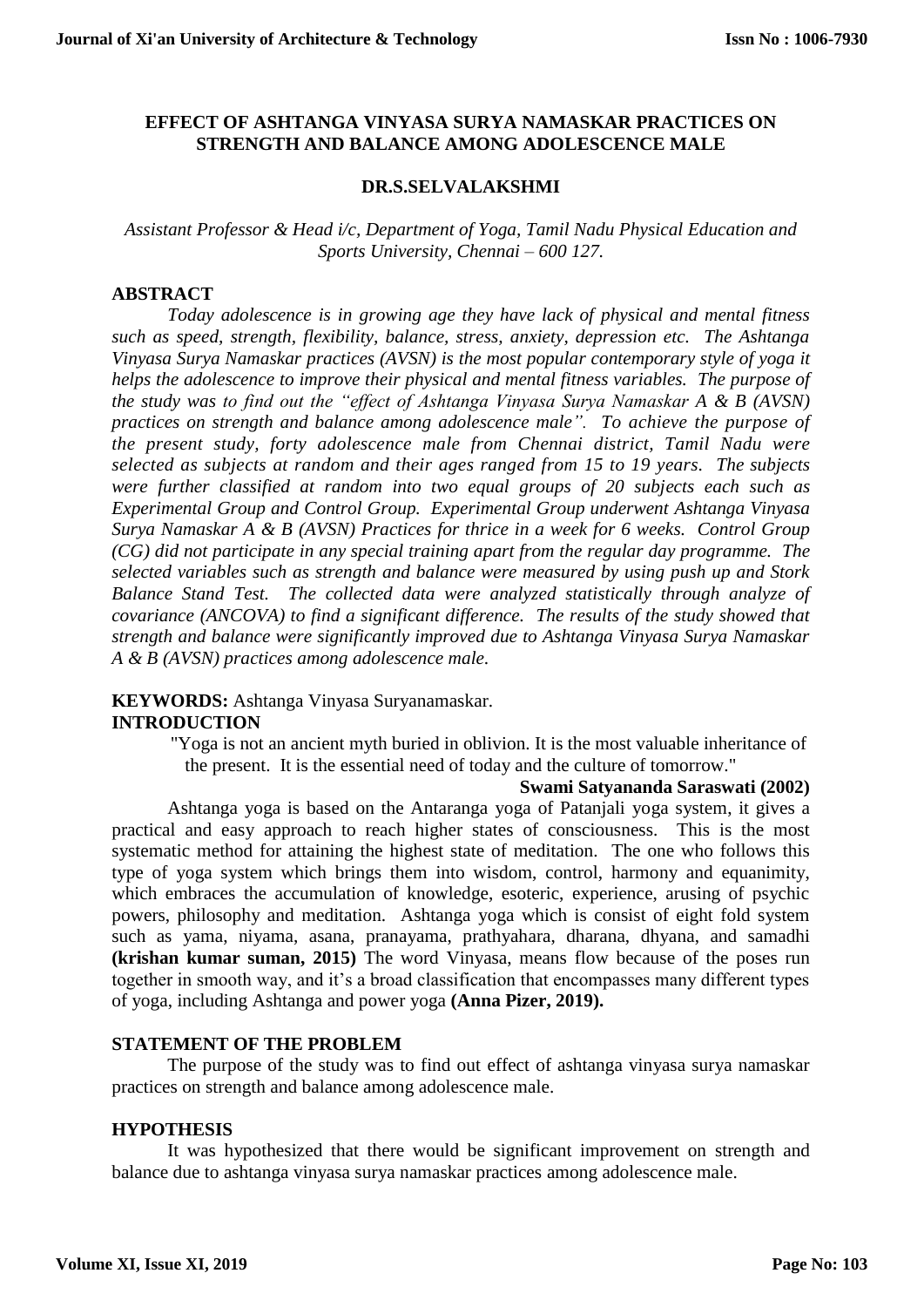#### **METHODOLOGY**

The purpose of the study is to find out the "effect of Ashtanga Vinyasa Surya Namaskar A & B (AVSN) practices on strength and balance among adolescence male". To achieve the purpose of the present study, forty adolescence male from Chennai district, Tamil Nadu were selected as subjects at random and their ages ranged from 15 to 19 years. The subjects were further classified at random into two equal groups of 20 subjects each for Experimental Group and Control Group. Experimental Group underwent Ashtanga Vinyasa Surya Namaskar A & B (AVSN) Practices for thrice in a week for 6 weeks. Control Group (CG) did not participate in any special training apart from the regular day programme.

### **TRAINING PROGRAMME**

During the training period the experimental group underwent 6 weeks of Ashtanga Vinyasa Surya Namaskar A & B (AVSN) practices. The duration of training programme were planned for 60 minutes that is from 7.00am to 8.00am on Mondays, Wednesdays and Fridays. All the subjects involved in this study were carefully monitored throughout the training programmes, Each session 60 minutes consist of 5 min warm up exercise followed by Starting Prayer (2 Min) Preparatory Practices - Warm up (13 Min) Surya Namaskar – A & B (25 Min) Loosening Exercise (5 Min) Relaxation (13 Min) Closing Prayer (2 Min) After completion of 6 weeks of training period, the participants were retested as the pre test.

## **Warm Up and Loosening Exercise**

Ankle Rolls, Knee Circle, Hip Circles, Sacrum Circles, Pelvic Rotations, Spine Rolls, Spinal Twist

**Surya Namaskar (A)** - Inhale – URDHVA HASTASANA, Exhale – UTANASANA, Inhale – URDVAH UTANASANA, Exhale – CHATURANGA DANDASANA, Inhale – URDVAH MUKHA SVANASANA, Exhale – ADHO MUKHA SVANASANA, Inhale– URDVAH UTANASANA, Exhale–UTANASANA, Inhale – URDHVA HASTASANA, Exhale – SAMASTHITI

**Surya Namaskar (B)** - Inhale – UTKATASANA, Exhale – UTANASANA, Inhale – URDVAH UTANASANA, Exhale – CHATURANGA DANDASANA, Inhale – URDVAH MUKHA SVANASANA, Exhale – ADHO MUKHA SVANASANA, Inhale – VIRABHADRASANA I, Exhale – CHATURANGA DANDASANA, Inhale – URDVAH MUKHA SVANASANA, Exhale – ADHO MUKHA SVANASANA, Exhale – ADHO MUKHA SVANASANA, Exhale – CHATURANGA DANDASANA, Inhale – URDVAH MUKHA SVANASANA, Exhale – ADHO MUKHA SVANASANA, Inhale – URDVAH UTANASANA, Exhale – UTANASANA, Inhale – UTKATASANA, Exhale – SAMASTHITI

### **STATISTICAL TOOL**

The collected data were analysed statistically through analyze of covariance (ANCOVA) to find the significance difference.

### **ANALYSIS OF THE DATA**

The data collected prior and after the experimental periods on strength and balance of experimental group (AVSN) and control group (CG) were analysed and presented in table  $- I$ & II. The level of significance was fixed at 0.05 level of confidence to test the 'F' ratio obtained by analysis of covariance.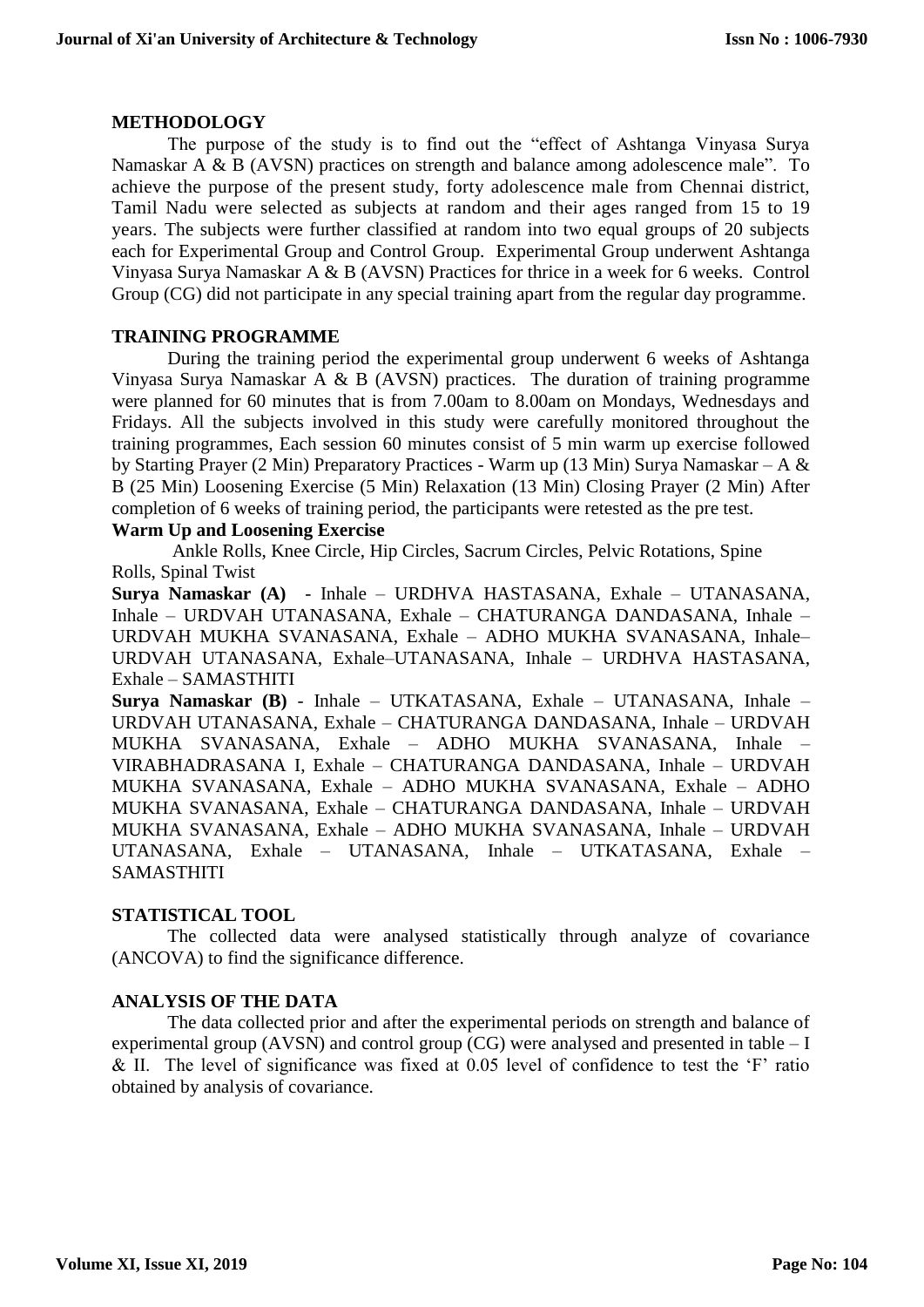| <b>Test</b>       | <b>Experimental Control</b><br>Group<br>(AVSN) | Group<br>(CG) | Source of Sum of<br>variance | <b>Squares</b> | df | <b>Mean</b><br>square | $\bf{F}$ |
|-------------------|------------------------------------------------|---------------|------------------------------|----------------|----|-----------------------|----------|
| Pre-test          | 16.00                                          | 15.75         | <b>Between</b>               | 0.625          |    | 0.625                 | 0.13     |
| mean              |                                                |               | Within                       | 177.75         | 38 | 4.67                  |          |
| Post-test<br>mean | 20.00                                          | 15.85         | <b>Between</b>               | 172.22         |    | 172.22                | 40.76    |
|                   |                                                |               | Within                       | 160.55         | 38 | 4.22                  |          |
| Adjusted<br>mean  | 19.89                                          | 15.95         | <b>Between</b>               | 154.69         |    | 154.69                | 162.46   |
|                   |                                                |               | Within                       | 35.23          | 37 | 0.95                  |          |

**TABLE – I ANALYSIS OF COVARIANCE FOR PRE AND POST DATA ON STRENGTH (Scores in Numbers)**

\* Significant at 0.05 level of confidence. (The table value required for significance at 0.05 level of confidence with df 1 and 38 and 1 and 37 were 4.09 and 4.10 respectively).

# **DISCUSSION ON FINDINGS OF STRENGTH**

The obtained F value on pre test scores 0.13 was lesser than the required F value of 4.09 to be significant at 0.05 level. This proved that there was no significant difference between the groups at initial stage and the randomization at the initial stage was equal. The post test scores analysis proved that there was significant difference between the groups as the obtained F value at 40.76 was greater than the required F value at 4.09. This proved that the differences between the post test mean at the subjects were significant. Taking into consideration the pre and post test scores among the groups, adjusted mean scores were calculated and subjected to statistical treatment. The obtained F value at 162.46 was greater than the required F value at 4.10. This proved that there was Significant differences among the means due to six weeks of Ashtanga Vinyasa Surya Namaskar practice A & B (AVSN) on strength.

The obtained adjusted mean values were presented through bar diagram in figure 1.



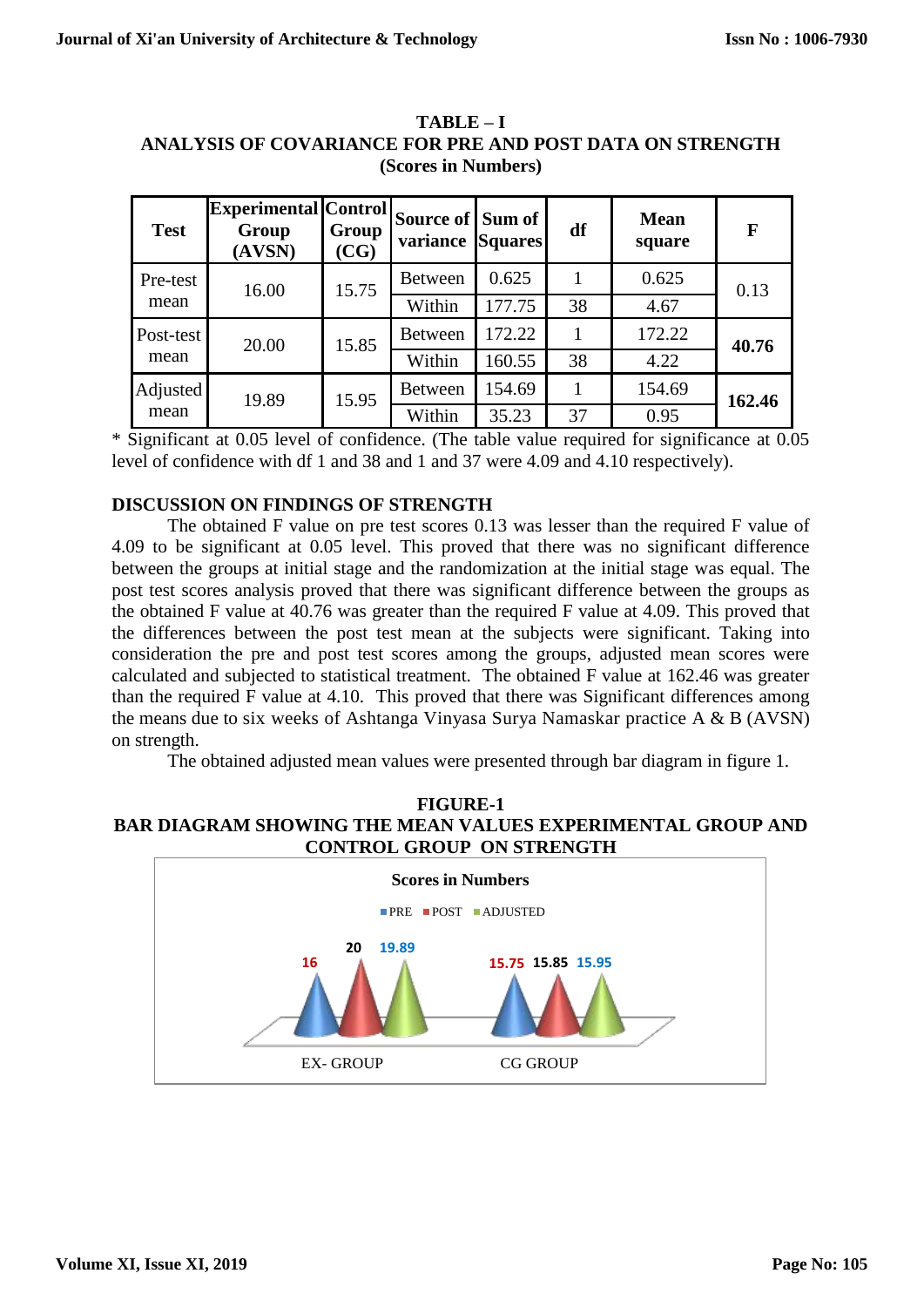| <b>Test</b>             | <b>Experimental</b> Control<br>Group<br>(AVSN) | Group<br>(CG) | Source of Sum of<br>variance | <b>Squares</b> | df | <b>Mean</b><br>square | $\mathbf F$ |
|-------------------------|------------------------------------------------|---------------|------------------------------|----------------|----|-----------------------|-------------|
| Pre-test                | 14.35                                          | 14.50         | <b>Between</b>               | 0.22           |    | 0.22                  | 0.05        |
| mean                    |                                                |               | Within                       | 161.55         | 38 | 4.25                  |             |
| Post-test<br>mean       | 18.15                                          | 14.55         | <b>Between</b>               | 129.6          |    | 129.6                 | 25.76       |
|                         |                                                |               | Within                       | 191.5          | 38 | 5.03                  |             |
| <b>Adjusted</b><br>mean | 18.21                                          | 14.48         | <b>Between</b>               | 138.55         |    | 138.55                | 64.39       |
|                         |                                                |               | Within                       | 79.60          | 37 | 2.15                  |             |

**TABLE – II ANALYSIS OF COVARIANCE FOR PRE AND POST DATA ON BALANCE (Scores in Seconds)**

\* Significant at 0.05 level of confidence. (The table value required for significance at 0.05 level of confidence with df 1 and 38 and 1 and 37 were 4.09 and 4.10 respectively).

# **DISCUSSION ON FINDINGS OF BALANCE**

The obtained F value on pre test scores 0.05 was lesser than the required F value of 4.09 to be significant at 0.05 level. This proved that there was no significant difference between the groups at initial stage and the randomization at the initial stage was equal. The post test scores analysis proved that there was significant difference between the groups as the obtained F value at 25.76 was greater than the required F value at 4.09. This proved that the differences between the post test mean at the subjects were significant. Taking into consideration the pre and post test scores among the groups, adjusted mean scores were calculated and subjected to statistical treatment. The obtained F value at 64.39 was greater than the required F value at 4.10. This proved that there was Significant differences among the means due to six weeks of Ashtanga Vinyasa Surya Namaskar practice A & B (AVSN) on balance.

The obtained adjusted mean values were presented through bar diagram in figure 2.